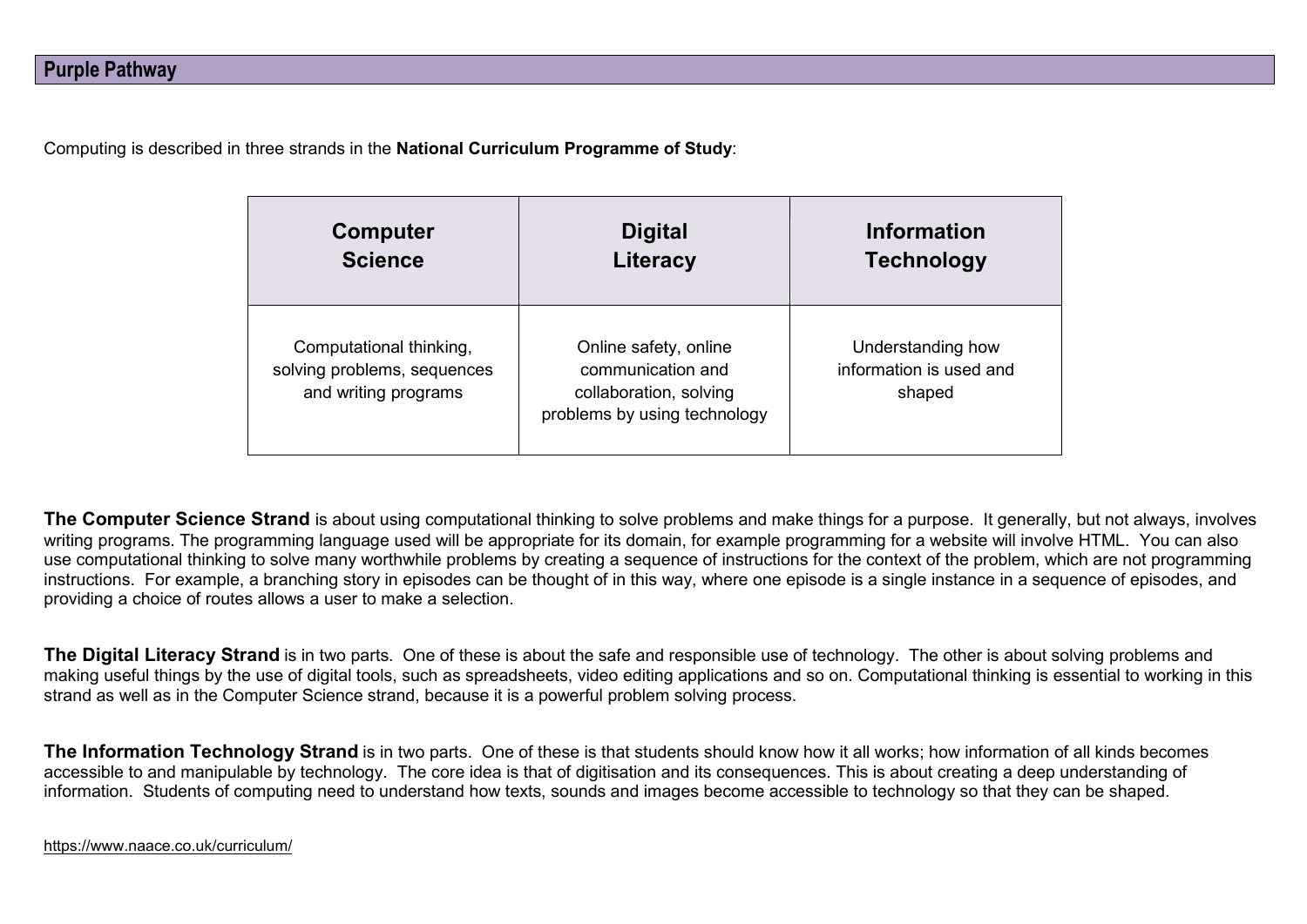## **Purple Pathway**

|                         | <b>Computing Programme of Study</b><br>(KS1 & KS2)                                                                                                                                                                                                                                                                                                                                                                                                                                                                                                                                                                                                                                                                                                                                                                                                                                                                                                                     | All students will                                                                                                                                                                                                                                                                                                                                                                                                                                                                                                                                                                                                                                                                                                                                                                                                                          | Most students will                                                                                                                                                                                                                                                                                                                                                                                                                                                                                                                                                                                                                                                                                                                                | Some students will                                                                                                                                                                                                                                                                                                                                                                                                                                                                                                                                                                                                                                                                                                                                                                                                                                                                                                                                                                   |
|-------------------------|------------------------------------------------------------------------------------------------------------------------------------------------------------------------------------------------------------------------------------------------------------------------------------------------------------------------------------------------------------------------------------------------------------------------------------------------------------------------------------------------------------------------------------------------------------------------------------------------------------------------------------------------------------------------------------------------------------------------------------------------------------------------------------------------------------------------------------------------------------------------------------------------------------------------------------------------------------------------|--------------------------------------------------------------------------------------------------------------------------------------------------------------------------------------------------------------------------------------------------------------------------------------------------------------------------------------------------------------------------------------------------------------------------------------------------------------------------------------------------------------------------------------------------------------------------------------------------------------------------------------------------------------------------------------------------------------------------------------------------------------------------------------------------------------------------------------------|---------------------------------------------------------------------------------------------------------------------------------------------------------------------------------------------------------------------------------------------------------------------------------------------------------------------------------------------------------------------------------------------------------------------------------------------------------------------------------------------------------------------------------------------------------------------------------------------------------------------------------------------------------------------------------------------------------------------------------------------------|--------------------------------------------------------------------------------------------------------------------------------------------------------------------------------------------------------------------------------------------------------------------------------------------------------------------------------------------------------------------------------------------------------------------------------------------------------------------------------------------------------------------------------------------------------------------------------------------------------------------------------------------------------------------------------------------------------------------------------------------------------------------------------------------------------------------------------------------------------------------------------------------------------------------------------------------------------------------------------------|
| <b>Computer Science</b> | <b>KS1</b> Understand what algorithms are; how<br>they are implemented as programs on<br>digital devices; and that programs execute<br>by following precise and unambiguous<br>instructions<br>Create and debug simple programs<br>Use logical reasoning to predict the<br>behaviour of simple programs<br>KS2: Design, write and debug programs<br>that accomplish specific goals, including<br>controlling or simulating physical systems;<br>solve problems by decomposing them into<br>smaller parts<br>Use sequence, selection, and repetition in<br>programs; work with variables and various<br>forms of input and output<br>Use logical reasoning to explain how some<br>simple algorithms work and to detect and<br>correct errors in algorithms and programs<br>Understand computer networks including<br>the internet; how they can provide multiple<br>services, such as the World Wide Web<br>Appreciate how [search] results are<br>selected and ranked. | • Understand that everything we do in real-life,<br>unplugged situations involves a sequence of<br>steps to achieve a desired outcome<br>• Understand the relationship of cause and<br>effect. To anticipate and think about what<br>might happen as a result of an action when<br>choosing a song, video or completing a game<br>on the iPad/ IWB.<br>• Understand that algorithms are sets of<br>instructions<br>• Explore devices that can be controlled by<br>single and multiple sets of instructions<br>• Create simple programs on a device or in an<br>unplugged activity that does not rely on text<br>• Understand that computers need precise<br>instructions and that computers have no<br>intelligence and can do nothing unless a<br>program is executed.<br>• Recognise and can use a range of input and<br>output devices. | • Understand that sets of instructions are<br>needed to achieve a desired outcome<br>• Sequence a set of instructions to control a<br>process using a physical device<br>• Use commands to move a physical device<br>from one place to another.<br>• Use logical reasoning to predict the behaviour<br>and outcomes of simple programs<br>• Know that computers collect data from various<br>input devices, including sensors, etc<br>• Understand the difference between hardware<br>and application software.<br>• Understand the difference between the<br>internet and internet service (e.g. world wide<br>web).<br>• Understand why and when computers are<br>used and show an awareness of tasks best<br>completed by humans or computers. | • Understand how algorithms are implemented<br>as programs on digital devices;<br>• Sequence a set of instructions to control an<br>onscreen device to achieve a desired<br>outcome.<br>• Analyse, predict and modify actions<br>(debugging). in sequences of events<br>(algorithms) to achieve a goal.<br>• Use more complex programming (repetition<br>and two-way selection) to improve and simplify<br>sets of instructions (repeat, dountil, ifthen<br>and else statements)<br>• Design solutions by breaking up a problem into<br>smaller parts (decomposition).<br>• Identify similarities and differences in<br>situations and can use these to solve problems<br>(pattern recognition).<br>• Use simulations to make and explore choices<br>and predictions<br>• Explore how different computer networks work<br>and are structured<br>• Understand about the different components<br>and functions of a computer and the difference<br>between an input and output device. |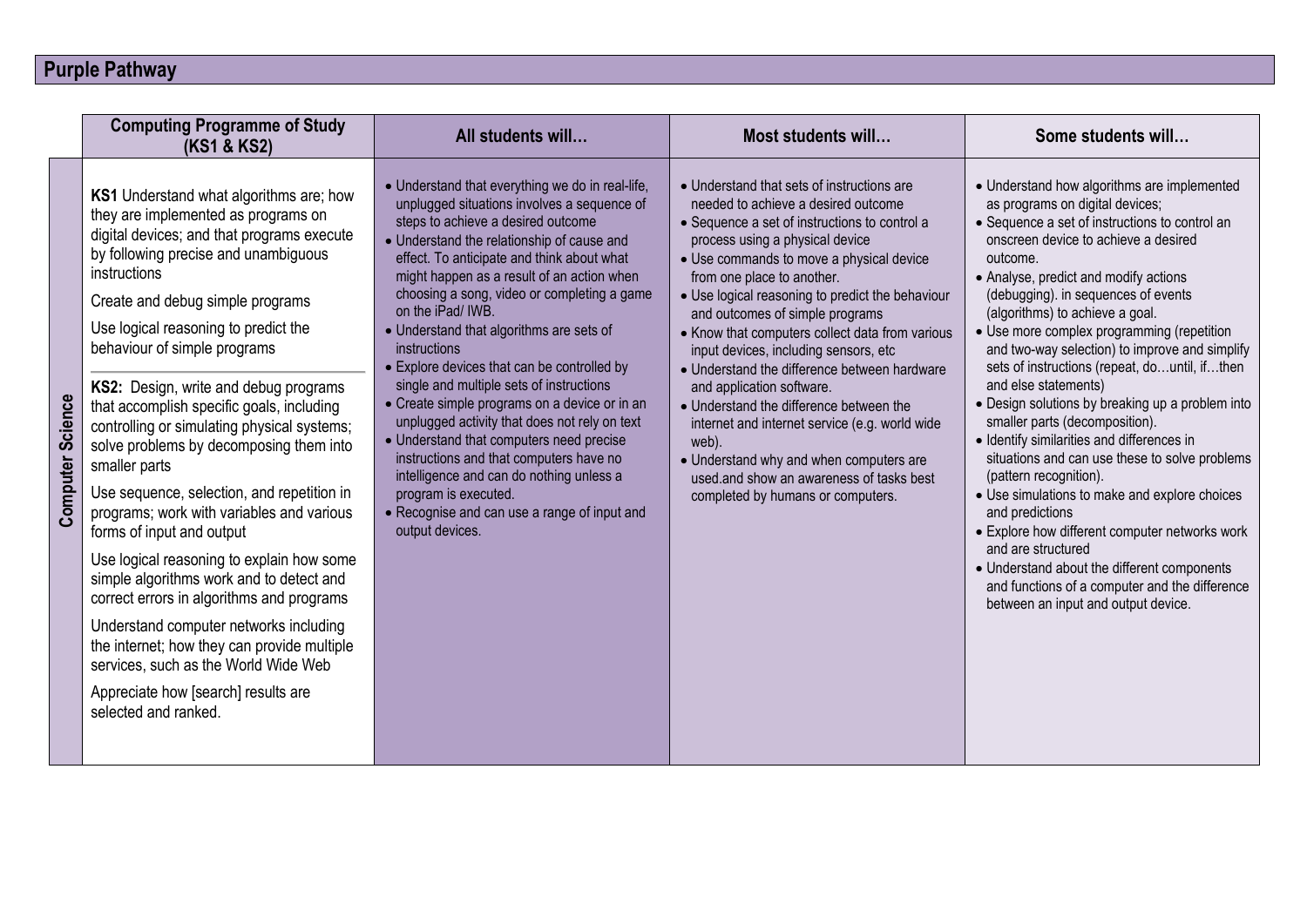|                                                                                                                                                                                                                                                                                                                                                                                                                                                                                                                                                                                                                                                                                                                                                                                                                                                                                                                                                                                                                                                                                                                                                                                                                                                    |                                                                                                                                                                                                                                                                                                                                                                                                                                                                                                                                                                                                                                                                                                                                                                                                                                                                                                                                                                                                                                                                                                                                                                                                                                                                                                                                                                                                        | <b>Resources</b>                                                                                                                                                                                                                                                                                                                                                                                                                                                                                                                                                                                                                  |                                                                                                                                                                                                                                                                                                                                                                                                                                                                                                                                                                                                                                                                                                                                                                                                                                                                                                                                                                                                                                                                                                                                     |
|----------------------------------------------------------------------------------------------------------------------------------------------------------------------------------------------------------------------------------------------------------------------------------------------------------------------------------------------------------------------------------------------------------------------------------------------------------------------------------------------------------------------------------------------------------------------------------------------------------------------------------------------------------------------------------------------------------------------------------------------------------------------------------------------------------------------------------------------------------------------------------------------------------------------------------------------------------------------------------------------------------------------------------------------------------------------------------------------------------------------------------------------------------------------------------------------------------------------------------------------------|--------------------------------------------------------------------------------------------------------------------------------------------------------------------------------------------------------------------------------------------------------------------------------------------------------------------------------------------------------------------------------------------------------------------------------------------------------------------------------------------------------------------------------------------------------------------------------------------------------------------------------------------------------------------------------------------------------------------------------------------------------------------------------------------------------------------------------------------------------------------------------------------------------------------------------------------------------------------------------------------------------------------------------------------------------------------------------------------------------------------------------------------------------------------------------------------------------------------------------------------------------------------------------------------------------------------------------------------------------------------------------------------------------|-----------------------------------------------------------------------------------------------------------------------------------------------------------------------------------------------------------------------------------------------------------------------------------------------------------------------------------------------------------------------------------------------------------------------------------------------------------------------------------------------------------------------------------------------------------------------------------------------------------------------------------|-------------------------------------------------------------------------------------------------------------------------------------------------------------------------------------------------------------------------------------------------------------------------------------------------------------------------------------------------------------------------------------------------------------------------------------------------------------------------------------------------------------------------------------------------------------------------------------------------------------------------------------------------------------------------------------------------------------------------------------------------------------------------------------------------------------------------------------------------------------------------------------------------------------------------------------------------------------------------------------------------------------------------------------------------------------------------------------------------------------------------------------|
| Schemes of Work (accessed via<br>https://www.risingstars-uk.com/login or via<br>T:\AAA School<br>Documents\PLANNING\SPECIALIST<br><b>SUBJECT</b><br>PLANNING\COMPUTING\Computing<br><b>SCHEMES OF WORK)</b><br><b>Switched on Computing (Programming</b><br>and Computational Thinking Focus)<br>1.1 We are Treasure Hunters<br>1.2 We are TV Chefs<br>2.1 We are Astronauts<br>2.2 We are Games Testers<br>3.1 We are Programmers<br>3.2 We are Bug Fixers<br><b>Science</b><br>4.1 We are Software Developers<br>4.2 We are Toy Designers<br>5.1 We are Game Developers<br>5.2 We are Cryptographers<br>Computer<br>Learn To Code - Practice Books 1-3 (see<br>overview)<br>Greenwich<br>Year 1f Understanding Instructions<br>Year 2d Controlling a Floor Turtle<br>Year 3d Exploring Simulations<br>Year 4e Modelling Effects on Screen<br>Newham<br>Year 3 Giving Instructions<br><b>Equals</b><br>3.2a Controlling devices<br>3.2b Designing and exploring environments<br>4.2a Using a range of devices<br>4.2b Exploring simulations<br>4.2c Manipulating and sequencing sounds<br>(S) 2a Noticing things happen<br>(S) 2b Beginning to make things happen<br>with switches<br>(S) 2c Beginning to make things happen with<br>the computer | <b>Barefoot Computing</b><br>https://www.barefootcomputing.org/primary-<br>computing-resources<br>Dance Move Algorithms (Algorithms)<br>$\bullet$<br>Head, Shoulders, Knees and Toes<br>(Algorithms)<br>Lego Building Algorithm (Algorithms)<br>$\bullet$<br>Musical Sequences (Algorithms)<br>$\bullet$<br>River Crossing (Logical Thinking)<br>$\bullet$<br>Scratch Jr Knock Knock Joke (Algorithms)<br>$\bullet$<br>BeeBot Basics (Algorithms)<br>$\bullet$<br><b>Sharing Sweets (Algorithms)</b><br>$\bullet$<br>World Map Logic (Predicting)<br>$\bullet$<br>BeeBot Route (Decomposition)<br>$\bullet$<br>Getting Ready for School (Decomposition)<br>$\bullet$<br>KS1 Decomposition (Decomposition)<br>$\bullet$<br><b>Creating Patterns (Patterns)</b><br>$\bullet$<br>House Patterns (Patterns)<br>$\bullet$<br>Patterns Unplugged (Patterns)<br>$\bullet$<br>iPad Apps<br>• Hopscotch<br>Daisy the Dinosaur<br>Fix Machine (problem solving)<br>Scratch Jr<br>Pettsons Inventions (problem solving)<br>Bubble Ball (problem solving)<br>Blue Bot and Bee Bot<br>$\bullet$<br>A.L.E.X<br>$\bullet$<br>• Cargo-Bot (coding & problem solving)<br>• Mekorama (problem solving)<br>Minecraft<br>$\bullet$<br>Blox 3D Junior, Blox 3D City, Blox 3D World<br>$\bullet$<br>• QR Readers (to create sets of instructions to<br>follow)<br>Following Directions (following instructions)<br>$\bullet$ | Clicker Apps (iPads or Chromebooks) or<br>Clicker 7 (PCs)<br>Connect, Sentences, Books<br>Apple - Keynote<br>Google - Slides<br>Microsoft - PowerPoint<br>(Writing a story or a sequence of<br>actions/instructions to solve a real life problem<br>(ie: making a smoothie, sandwich, crossing the<br>road, constructing a model, etc)<br><b>Simulation Apps</b><br>Airport HD Lite (simulation game),<br>• My PlayHome /School/Shop (simulation and<br>interaction with real life environments)<br><b>Books</b><br>Linda Liukas - Hello Ruby: Adventures in<br>Coding<br><b>Miles Kelly - Algorithms and Coding</b><br>$\bullet$ | <b>Online Resources</b><br>• Education City Computing KS1 and KS2<br>www.educationcity.com<br>$\bullet$ LGFL<br>• Busy Things<br>• Tutorial2<br>$\bullet$ Loops<br>$\bullet$ Loopy<br>$\bullet$ Dancing 2<br>• Conditionals<br>$\bullet$ Puddles<br>$\bullet$ Events<br>• Collect Stars 1, 2 & 3<br>• Variables<br>• Dance Steps2<br>• Project Call and Response<br>• Just 2 Easy (J2Code)<br>JIT5 J2E Infant Tool Suite (Animation)<br><b>BBC Bitesize (Computer Science)</b><br>https://www.bbc.com/bitesize/subjects/zyhbwmn<br>• What is an Algorithm?<br>• What is Code?<br>• What are Computer Bugs?<br>• How do you Program a Robot?<br>• How do Computer Games Work?<br>• Kodo (Visual Programming Environment)<br>• Code.org (make choices and predictions through<br>coding in different simulated environments)<br><b>Physical Resources</b><br>• Osmo Coding Jam, Coding Awbie<br>• BeeBots/BlueBots (with or without BlueBot App)<br>WeDo Lego Sets (model making and controlling)<br>Other Lego sets (following instructions, problem<br>solving, debugging, decomposition, predicting,<br>recognising patterns, etc) |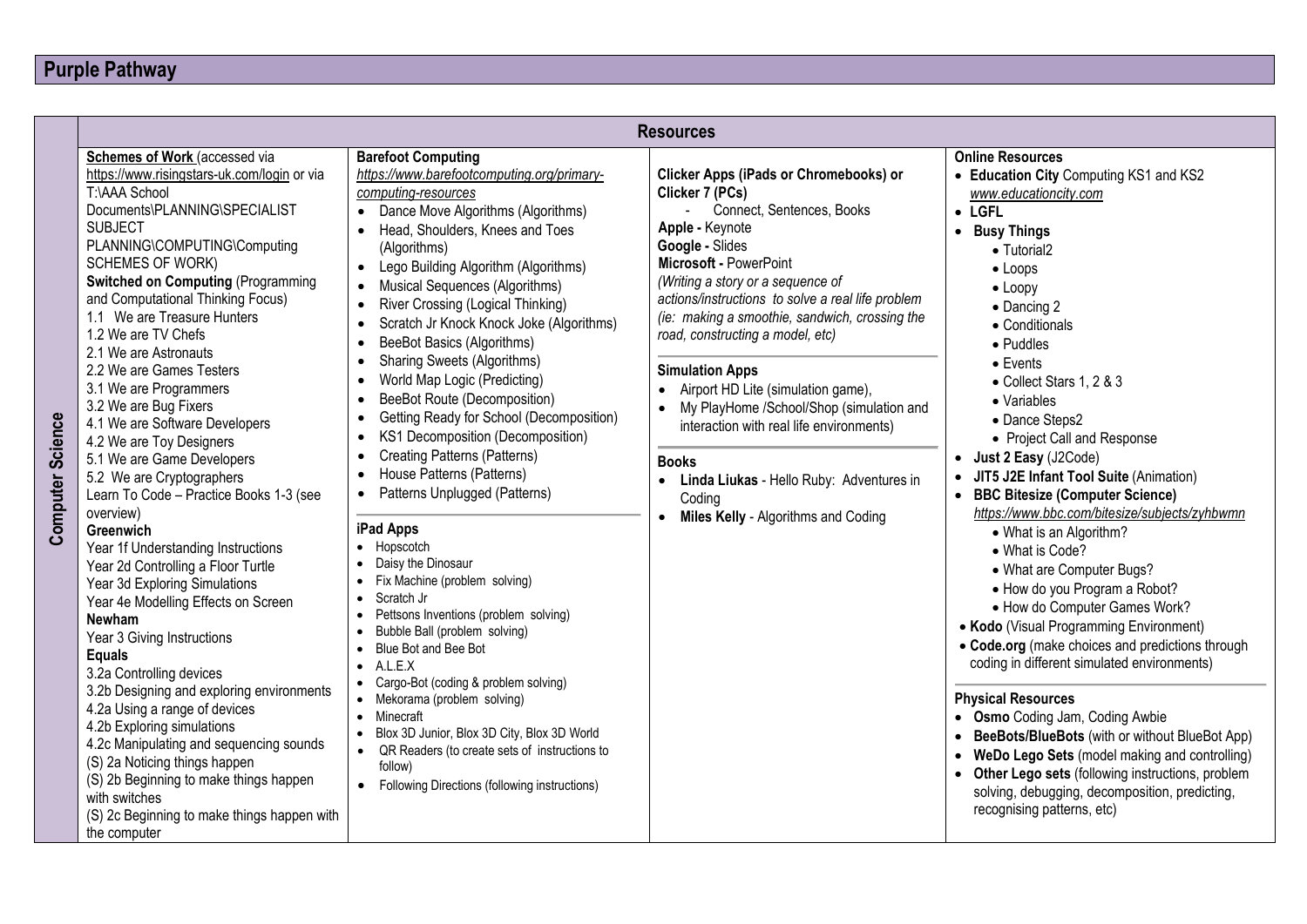## **Purple Pathway**

|                  | <b>Computing Programme of Study</b>                                                                                                                                                                                                                                                                                                                                                                                                                                                                                                                                                                                                                                                                        |                                                                                                                                                                                                                                                                                                                                                                                                                                                                                                                                                                                                                                                                                                                                                                                                                                                                                                                                                                                                                                                                                                                                                                                                                                                                                                                                                                                                                                                                                                                                                                                                                                                                                                                                                                                                                         |                                                                                                                                                                                                                                                                                                                                                                                                                                                                                                                                                                                                                                                                                                                                                                                                                                                                                                                                                                                                                                                                                                                                                                                                                                                                                                                                                                                                                                                                                                                                                                                 |                                                                                                                                                                                                                                                                                                                                                                                                                                                                                                                                                                                                                                                                                                                                                                                                                                                                                                                                                                                                                                                                                                                                                                                                                                                                                                                                                                                                                                                                                                                                                                                                                                                                                                                                                                                                                                             |
|------------------|------------------------------------------------------------------------------------------------------------------------------------------------------------------------------------------------------------------------------------------------------------------------------------------------------------------------------------------------------------------------------------------------------------------------------------------------------------------------------------------------------------------------------------------------------------------------------------------------------------------------------------------------------------------------------------------------------------|-------------------------------------------------------------------------------------------------------------------------------------------------------------------------------------------------------------------------------------------------------------------------------------------------------------------------------------------------------------------------------------------------------------------------------------------------------------------------------------------------------------------------------------------------------------------------------------------------------------------------------------------------------------------------------------------------------------------------------------------------------------------------------------------------------------------------------------------------------------------------------------------------------------------------------------------------------------------------------------------------------------------------------------------------------------------------------------------------------------------------------------------------------------------------------------------------------------------------------------------------------------------------------------------------------------------------------------------------------------------------------------------------------------------------------------------------------------------------------------------------------------------------------------------------------------------------------------------------------------------------------------------------------------------------------------------------------------------------------------------------------------------------------------------------------------------------|---------------------------------------------------------------------------------------------------------------------------------------------------------------------------------------------------------------------------------------------------------------------------------------------------------------------------------------------------------------------------------------------------------------------------------------------------------------------------------------------------------------------------------------------------------------------------------------------------------------------------------------------------------------------------------------------------------------------------------------------------------------------------------------------------------------------------------------------------------------------------------------------------------------------------------------------------------------------------------------------------------------------------------------------------------------------------------------------------------------------------------------------------------------------------------------------------------------------------------------------------------------------------------------------------------------------------------------------------------------------------------------------------------------------------------------------------------------------------------------------------------------------------------------------------------------------------------|---------------------------------------------------------------------------------------------------------------------------------------------------------------------------------------------------------------------------------------------------------------------------------------------------------------------------------------------------------------------------------------------------------------------------------------------------------------------------------------------------------------------------------------------------------------------------------------------------------------------------------------------------------------------------------------------------------------------------------------------------------------------------------------------------------------------------------------------------------------------------------------------------------------------------------------------------------------------------------------------------------------------------------------------------------------------------------------------------------------------------------------------------------------------------------------------------------------------------------------------------------------------------------------------------------------------------------------------------------------------------------------------------------------------------------------------------------------------------------------------------------------------------------------------------------------------------------------------------------------------------------------------------------------------------------------------------------------------------------------------------------------------------------------------------------------------------------------------|
|                  | (KS1 & KS2)                                                                                                                                                                                                                                                                                                                                                                                                                                                                                                                                                                                                                                                                                                | All students will                                                                                                                                                                                                                                                                                                                                                                                                                                                                                                                                                                                                                                                                                                                                                                                                                                                                                                                                                                                                                                                                                                                                                                                                                                                                                                                                                                                                                                                                                                                                                                                                                                                                                                                                                                                                       | Most students will                                                                                                                                                                                                                                                                                                                                                                                                                                                                                                                                                                                                                                                                                                                                                                                                                                                                                                                                                                                                                                                                                                                                                                                                                                                                                                                                                                                                                                                                                                                                                              | Some students will                                                                                                                                                                                                                                                                                                                                                                                                                                                                                                                                                                                                                                                                                                                                                                                                                                                                                                                                                                                                                                                                                                                                                                                                                                                                                                                                                                                                                                                                                                                                                                                                                                                                                                                                                                                                                          |
| Digital Literacy | KS1: recognise common uses of<br>information technology beyond school<br>Use technology safely and respectfully,<br>keeping personal information private;<br>identify where to go for help and<br>support when they have concerns<br>about content or contact on the internet<br>or other online technologies.<br>KS2: Understand the opportunities<br>that computer networks offer for<br>communication and collaboration<br>Be discerning in evaluating digital<br>content<br>Use technology safely, respectfully and<br>responsibly; recognise<br>acceptable/unacceptable behaviour;<br>identify a range of ways to report<br>concerns about content and contact<br>Use search technologies effectively | • Understand that people interact with computers.<br>• Explore different ways of interacting with computers.<br>• Recognise that a range of digital devices can be<br>considered a computer.<br>• Recognise how technology is used to control and<br>organise people, places and things in everyday life<br>(ie: supermarkets, lifts, traffic light systems, airports,<br>kitchens, televisions, etc.)<br>• Recognise and can use a range of input and output<br>devices.<br>• Navigate the web and can use simple key words to<br>carry out simple web searches to collect digital<br>content.<br>• Use the Internet to find things out<br>• Recognise some ways in which the Internet can be<br>used to communicate<br>• Be able to join and participate in an online video call,<br>meeting or lesson<br>· Use a mobile phone or other device for video/audio<br>calling and direct messaging, text based<br>communication<br>• Use a voice activated home control<br>• Understand how to sort and categorise and how this<br>helps to find things through questioning or searching<br>(to understand how search engines work)<br>• Know to apply a level of scepticism when engaging<br>in online content and what to look for (sponsored<br>ads on search engines, fake news fact and opinion<br>and bias, etc)<br>• Understand who to tell when encounters content<br>that upsets or worries them when online<br>• Be aware of peers and recognition of self and<br>understand families and groups to which they<br>belong<br>• Be aware that others may have different basic<br>needs, viewpoints and opinions and that people may<br>behave in certain ways for different reasons<br>• Understand acceptable behaviour<br>• Understand class online safety rules drawn up and<br>agreed upon by the whole class | • Select a device or program that will best<br>perform a particular task and achieve a desired<br>outcome.<br>• Use a voice activated home control device<br>purposefully to control their environment<br>• Select, combine and use internet services.<br>• Know how to narrow down or refine a search<br>• Use online tools to collaborate with others to<br>share ideas or work on a shared project<br>• Use an electronic calendar, email account and<br>other online tools purposefully and productively<br>• Know to tell when unacceptable content or<br>contact is made when online and know that this<br>could be in real life or online<br>• Know what is personal information (name,<br>address, birthday, etc.)<br>• Know who can and can't be trusted to share<br>personal information<br>• Know what information should and should not<br>be put online without asking a trusted adult first<br>• Know that other people's identity online can be<br>different to their identity in real life.<br>• Understand acceptable behaviour and know<br>that some people can be unkind both online as<br>in real life<br>• Know how passwords are important to protect<br>information and devices<br>• Identify rules that help them safe and healthy<br>when using technology and how technology can<br>have a negative impact.<br>• Develop a range of strategies to evaluate and<br>verify information before accepting its accuracy<br>(hidden bias or purpose)<br>• Understand that there are legal age limits to use<br>some websites, games and social media sites. | • Use technology with increasing independence to purposefully<br>collect, organise, manipulate and present data and<br>information in digital content.<br>• Know the difference between physical, wireless and mobile<br>networks.<br>• Know the names of network hardware (e.g. hubs, routers,<br>switches)<br>• Understand how to organise emails and change<br>system/personal settings<br>• Understand the structure of a URL (web address) of a website<br>and email address<br>• Use an online platform to access resources, learning<br>materials, instructions, etc.<br>• Be able to start, join, participate and interact appropriately in<br>an online video meeting and adjust video and audio settings if<br>needed.<br>• Understand how messages are sent across a network (email)<br>and that information can be encrypted for safety and security.<br>• Understand the importance of communicating safely and<br>respectfully online<br>• Know what is acceptable and unacceptable behaviour when<br>using online services and know a range of ways to report this<br>• Know that they might need permission to use some content<br>on the Internet<br>• Describe ways in which people might make themselves look<br>different online<br>• Give examples of issues that might make them sad, worried,<br>uncomfortable or frightened and give examples of how they<br>might get help<br>• Understand why they should not post or share detailed<br>accounts of their personal lives and to know how to ensure<br>they have turned-on privacy settings;<br>• Understand why they must not post pictures or videos of<br>others without their permission;<br>• Have strategies for dealing with receipt of inappropriate<br>materials:<br>• Understand why and how some people will 'groom' young<br>people for sexual reasons |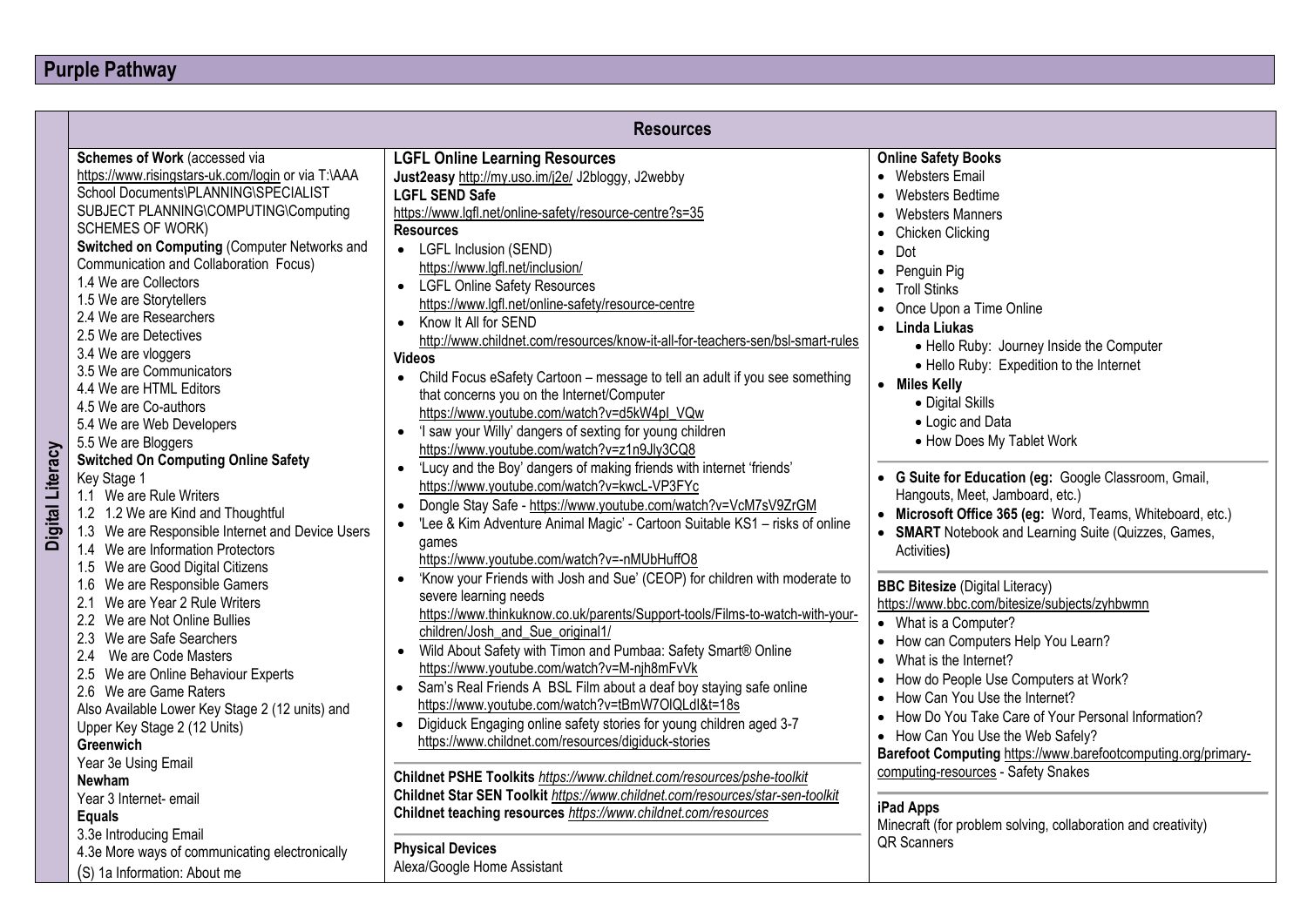## **Purple Pathway**

|            | <b>Computing Programme of Study</b><br>(KS1 & KS2)                                                                                                                                                                                                                                                                                                        | All students will                                                                                                                                                                                                                                                                                                                                                                                                                                                                             | Most students will                                                                                                                                                                                                                                                                                                                                                                                                                                                                                  | Some students will                                                                                                                                                                                                                                                                                                                                                                                                                                                                                                               |
|------------|-----------------------------------------------------------------------------------------------------------------------------------------------------------------------------------------------------------------------------------------------------------------------------------------------------------------------------------------------------------|-----------------------------------------------------------------------------------------------------------------------------------------------------------------------------------------------------------------------------------------------------------------------------------------------------------------------------------------------------------------------------------------------------------------------------------------------------------------------------------------------|-----------------------------------------------------------------------------------------------------------------------------------------------------------------------------------------------------------------------------------------------------------------------------------------------------------------------------------------------------------------------------------------------------------------------------------------------------------------------------------------------------|----------------------------------------------------------------------------------------------------------------------------------------------------------------------------------------------------------------------------------------------------------------------------------------------------------------------------------------------------------------------------------------------------------------------------------------------------------------------------------------------------------------------------------|
| echnology  | KS1: Use technology purposefully to create,<br>organise, store, manipulate and retrieve digital<br>content<br>KS2: Select, use and combine a variety of<br>software (including internet services) on a range<br>of digital devices to design and create a range<br>of programs, systems and content that<br>accomplish given goals, including collecting, | · Use technology effectively, purposefully and<br>creatively in a number of ways<br>• Understand how to use technology using<br>images, text and sounds from various<br>sources to create a presentation or<br>publication for a particular purpose<br>• Change common font features in a<br>document<br>• Highlight, copy, cut and paste in a document<br>• Explore different ways of presenting text,<br>sound and graphics to convey a message<br>• Obtain content from the world wide web | Recognise that digital content can be<br>represented in many forms.<br>Explore different ways of interacting with<br>computers and understanding how<br>computers make sense of this input.<br>Use a voice activated home control device<br>purposefully to find out information<br>• Can distinguish between some forms of<br>digital content and the different ways that<br>they assist in communicating information<br>• Use filters or can perform single criteria<br>searches for information. | • Understand the difference between data and<br>information.<br>• Use questioning to determine criteria, record<br>information using databases, create charts<br>and graphs to display the data<br>• Use a range of technology devices, to record,<br>compose, collect, communicate and organise<br>musical sounds<br>• Recognise the audience when designing and<br>creating digital content and adapt the content<br>appropriately<br>• Find and cite online sources                                                           |
| nformation | analysing, evaluating and presenting data and<br>information                                                                                                                                                                                                                                                                                              | using a web browser.<br>• Store digital content using appropriate file<br>and folder names.<br>• Start and save a new document and save a<br>revised copy of a document as a new<br>version                                                                                                                                                                                                                                                                                                   | Use technology to develop ideas through<br>editing and changing picture, sound, text or<br>symbol content throughout a creation<br>process.<br>Use spell check feature in a computer to<br>check spelling of words in documents<br>Recognise that programs can work with<br>different types of data: text and number and<br>that data can be structured in tables to make<br>it useful<br>Make, label and use folders on desktop or<br>other storage location.                                      | • Select and use a Word Processor,<br>Spreadsheet and Presentation program for a<br>particular purpose<br>• Describe how to back up data and why it is<br>important and will back up data on a regular<br>basis<br>• Use a portable drive in a computer and copy<br>items to and from the flash drive<br>• Use the computers search function to find<br>specific documents on the computer<br>• Monitor and maintain a fully charged laptop<br>battery<br>• Obtain directions between locations using an<br>online mapping site. |